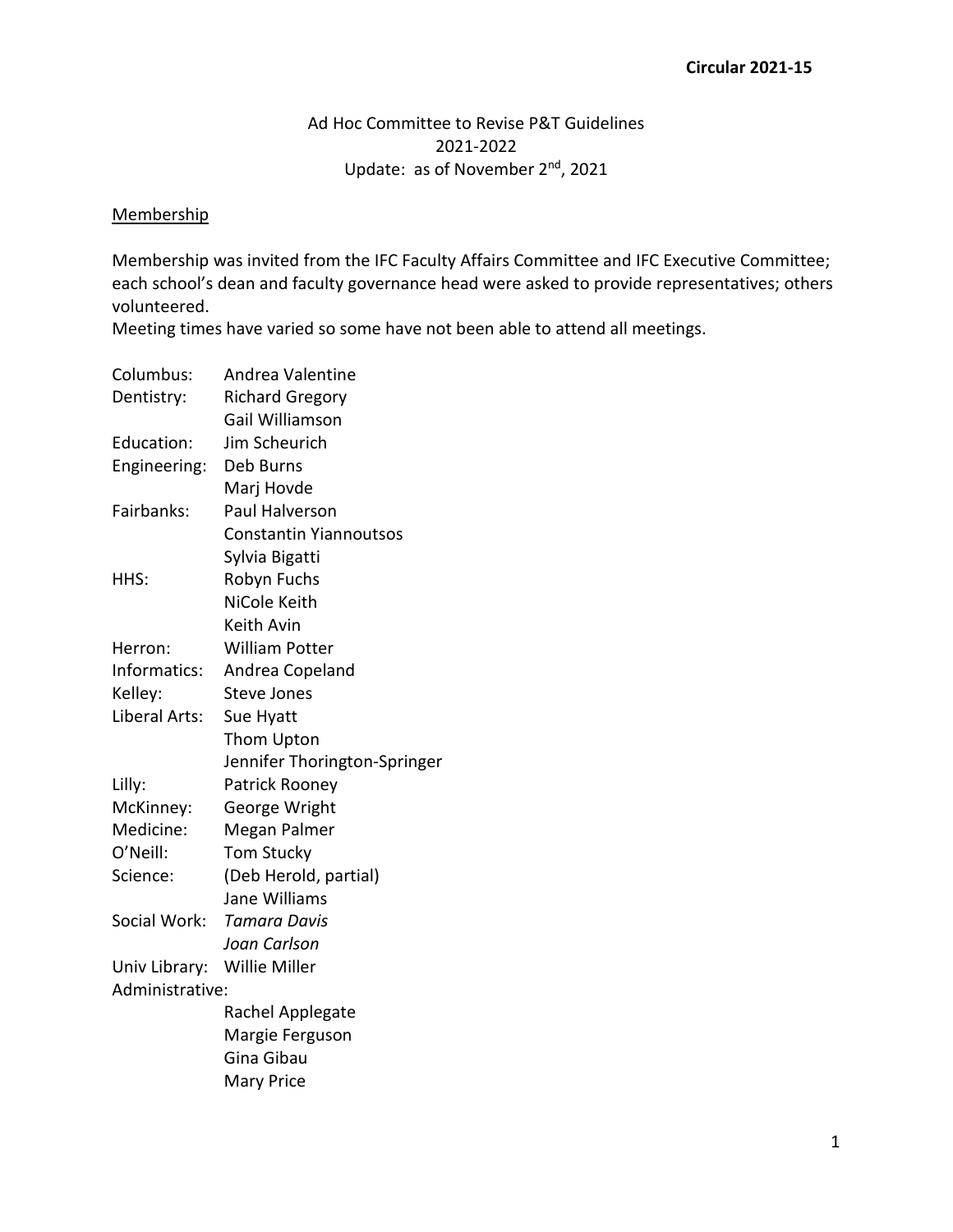Progress so far:

- Development of Integrative DEI case types for Clinical and Lecturer Faculty
	- o First read, November 2nd
	- o Second read, vote, December 7
	- o *If schools adopt their own guidelines in spring 2022, this would be an available option for candidates in the 2022-2023 cycle*
- Discussion of 'scholarship' relevant to clinical and lecturer faculty
	- $\circ$  Consensus to broaden acceptable scholarship beyond "scholarship of teaching and learning" to any scholarship that supports service or teaching. Language adjustments will be developed for P&T Guidelines. *IU policy language forbids clinical or lecturer faculty from being evaluated on "research."*
	- o Explicitly allow "professional-peer-review" as an option (in addition to "academic-peer-review."
- Development of a framework within which to evaluate **quality** and **impact.** These are the agreed-upon concepts that we have measured using "peer-review" and "venue selection" (for quality) and "citation counts" for works of traditional scholarship. These same *concepts* would be used for accomplishments outside of works of traditional scholarship (the "local impact" aspect of DEI cases, for example.). The examples are illustrative and non-exhaustive.
- Consensus to proceed with TWO changes to the balanced case:
	- $\circ$  Retain the balanced-binned case with three changes: a) allow "service" to be considered more broadly than the application of professional skills; b) remove requirement for peer-reviewed dissemination in all three areas; c) allow strengths to be focused on two areas (vs. all three).  $\leftarrow$  this option for people whose work is not highly integrative. Items would still be binned (marked as to area). This would **replace** current balanced-binned-highly satisfactory case.
	- o Develop a generic integrative balanced case. Incorporate above changes; this case would be for people whose teaching, research, service are highly intertwined. Items would not need to be binned. This would be an **additional case option.** (There would not be a separate "community-engaged" case type; those faculty would use the "balanced-integrative" case type.
- Guidance for and on external reviewers.
	- $\circ$  1: re COVID impact. EVC and IFC to endorse a recommendation to internal and external reviewers to interpret candidate accomplishments compared to prepandemic criteria in light of significant COVID disruptions, especially for units with numeric expectations. Candidates to include a description of specific disruptions in their statement.
	- o 2: maintain current IUPUI rules for external reviewer (six, of which a small number may be non-academic; arms-length)
	- $\circ$  3: provide advice to schools on materials to be sent to external reviewers:
		- Candidate statement plus CV
		- For research case, links to scholarly items
		- For other cases, a subset (mini-dossier) of materials or links, selected by the candidate themselves.